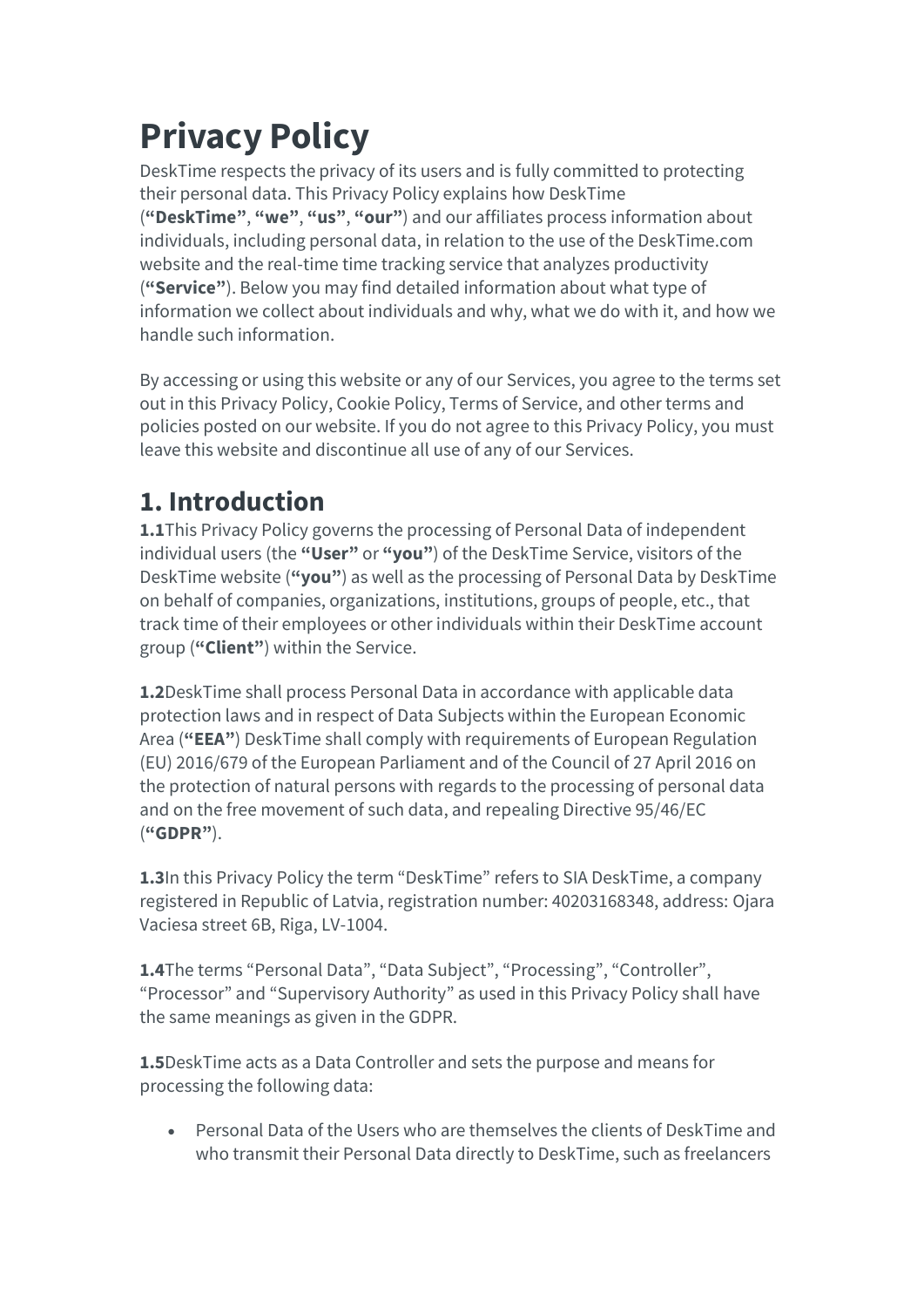and other individuals who register for DeskTime independently (create DeskTime account for their own use);

• Personal Data of individuals who subscribe for receiving commercial communication and other news and updates from DeskTime, but who are not registered users of DeskTime Service.

**1.6**When DeskTime processes Personal Data that has been transferred to DeskTime by the Clients, DeskTime acts as the Data Processor.

### **2. Processing of data on behalf of clients by Desktime as data processor**

**2.1**This section concerns DeskTime Clients that transfer Personal Data of end-users of the Service, such as personal data of Client's employees, to DeskTime. In respect of such data, the Client sets the purpose and means of processing Personal Data, therefore the Client is the Data Controller.

**2.2**DeskTime processes end-users' Personal Data on behalf of the Client, and DeskTime only accesses the data for the purpose of rendering the Service, therefore DeskTime is the Data Processor.

**2.3**If you as a Data Subject are the end-user of DeskTime Service and your profile was created by your employer, the privacy policy of the Client (e.g. your employer or other organization that created your account), on whose behalf we process the data, will apply. This means that any enquiry, request, objection or complaint that you as a Data Subject may have in connection with the processing of Personal Data that forms part of your DeskTime account should be addressed to and resolved by the Client as the Data Controller.

#### **Details of processing**

**2.4**When the Client creates accounts for end-users in its group the Client transfers the Personal Data of such end-users to DeskTime. In that way the Client instructs DeskTime to process Personal Data in order to provide Service to the Client pursuant to the agreement concluded between the Client and DeskTime.

**2.5**For the avoidance of doubt, this Privacy Policy contains complete and final instructions of the Client to DeskTime in relation to processing of Personal Data of end-users, and this Privacy Policy constitutes a binding data processing agreement.

**2.6**DeskTime will always process all Personal Data on behalf of the Client following the Client's instructions and in compliance with the applicable data protection laws and regulations including requirements of GDPR where applicable.

#### **Type of personal data and categories of data subjects**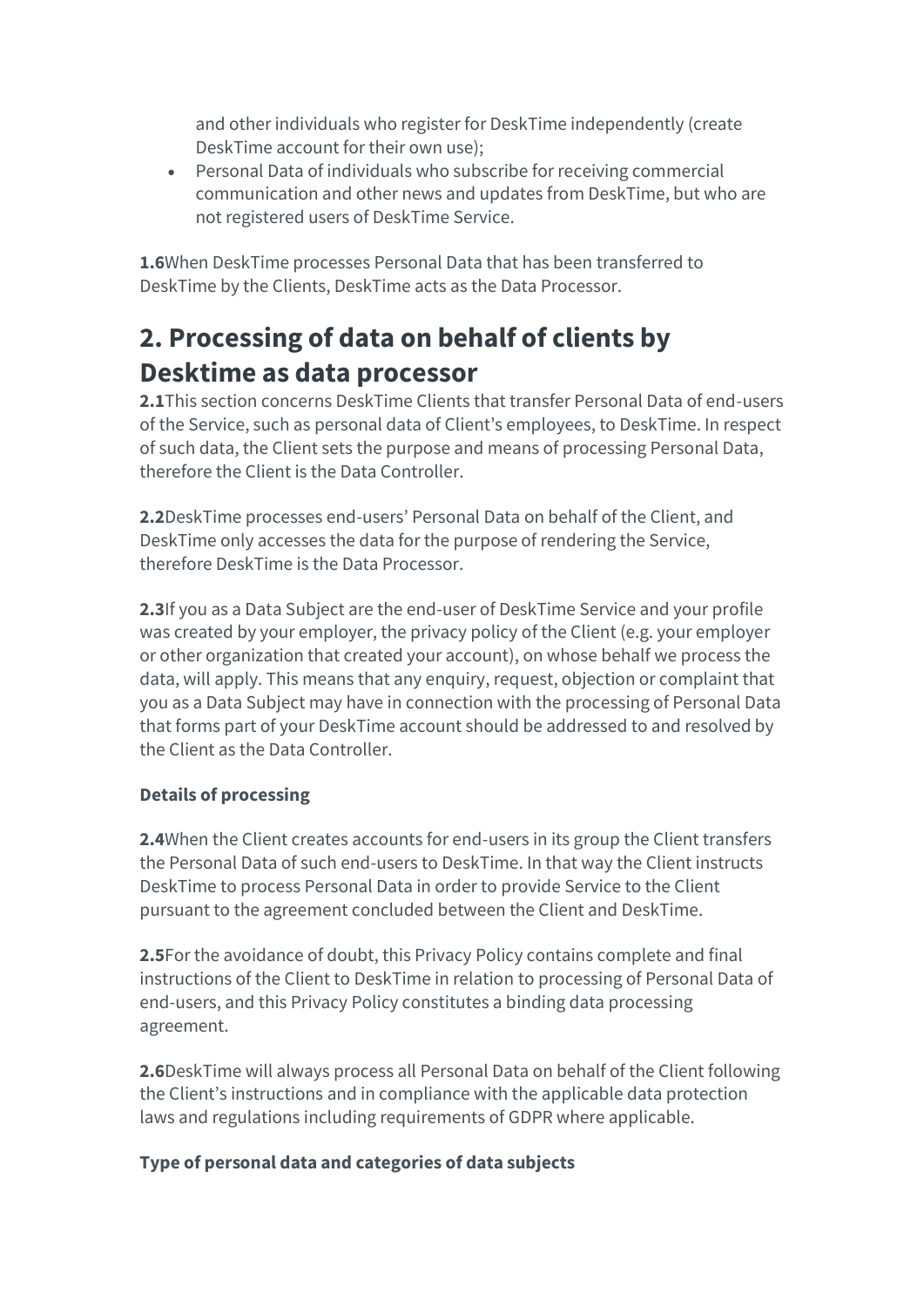**2.7**Categories of data subjects whose Personal Data will be processed on behalf of the Client include the Client's employees, representatives and other end-users that will be registered under the Client's group account. The information about these individuals that may contain Personal Data are indicated in Paragraph 4.

**2.8**Client represents that it has acquired all necessary consents and/or relies on other appropriate legal basis for the processing of Personal Data of end-users. Client confirms that end-users have been informed about the fact that their Personal Data is transferred to DeskTime as a Processor and other third parties used by DeskTime for the provision of Service.

#### **Duration of the processing**

**2.9**DeskTime will process the aforementioned data for as long as DeskTime provides the Service to the Client and the Client has an active DeskTime account.

**2.10**When an end-user's account is deleted by the Client, DeskTime will process data of deleted accounts in the Client's group for statistical and analytical interests of the Client. However, such data can be deleted at any time upon Client's request.

**2.11**After terminating contractual relationship between DeskTime and the Client, we may continue to store some Personal Data, but limited to the minimum amount required, as might be necessary for us to comply with legal obligations, to ensure reliable back-up systems, to resolve disputes between the Client and DeskTime, if any, to prevent fraud and abuse, to enforce DeskTime agreements, and/or to pursue legitimate interests of DeskTime or third parties.

#### **Sub-processors**

**2.12**The Client consents that DeskTime, for the purpose of providing Service to the Clients, uses sub-processors that provide DeskTime the services indicated in Paragraph 7. DeskTime ensures that it only uses sub-processors that comply with the same data protection obligations as set out in this Privacy Policy, in particular provides sufficient guarantees and has implemented appropriate technical and organizational measures and otherwise comply with the requirements of GDPR where applicable. If such sub-processor fails to fulfil its data protection obligations, DeskTime shall remain liable to the Client.

#### **Assistance to the controller**

**2.13**Taking into account the nature of the processing, DeskTime as a Data Processor will assist the Client with provision of technical or organizational measures, insofar as possible, for the fulfilment of the Client's obligations as a Data Controller in relation to: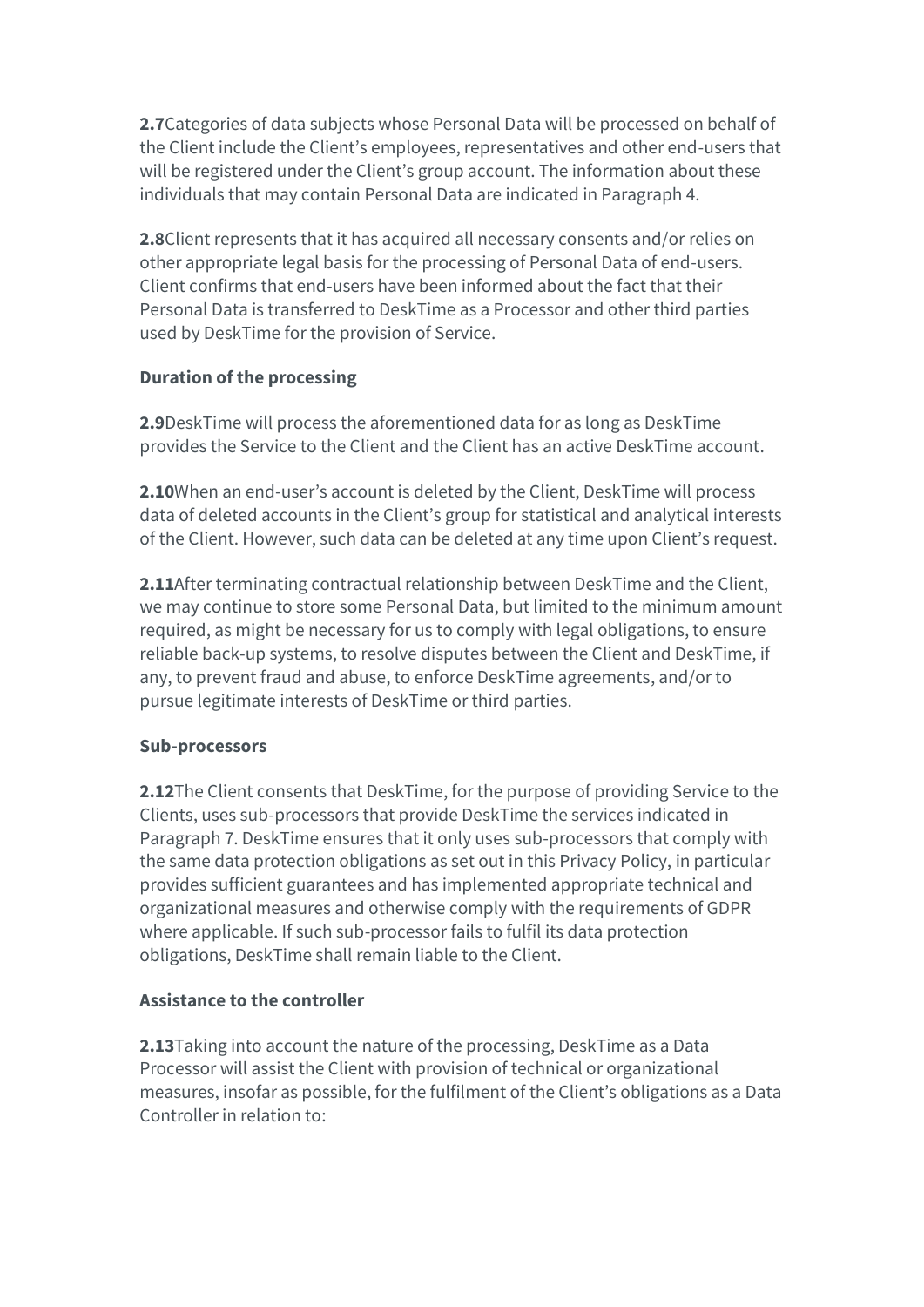- Any requests from the Client's end-users in respect of access to or the rectification, erasure, restriction, portability, blocking or deletion of their Personal Data that DeskTime processes on behalf of the Client. In the event that a Data Subject sends such a request directly to DeskTime, DeskTime will promptly forward such request to the Client; and
- The investigation of Personal Data breaches and the notification to the Supervisory Authority and Client's end-users regarding such Personal Data breaches; and
- Where appropriate, the preparation of data protection impact assessments and, where necessary, carrying out consultations with any Supervisory Authority.

#### **Return and deletion of data**

**2.14**Unless otherwise required by applicable law, DeskTime has no obligation to store the Client's data after termination of the agreement with the Client and deletion of the Client's account and all accounts associated with it.

**2.15**At the choice of the Client, DeskTime will delete or return all the Personal Data to the Client after the end of the provision of Service relating to processing and shall delete existing copies, unless applicable law requires DeskTime to store such Personal Data.

### **3. Purposes and grounds for processing**

**3.1**DeskTime as a Controller shall process your Personal Data in order to provide you with the Service, to improve our Service, to solve any Service related issues you may have and to ensure that you receive the best customer experience possible.

**3.2**DeskTime collects and processes your Personal Data including, but not limited for the following purposes:

- Registering you for the use of the Service by creating your DeskTime account and providing you the Service;
- Sending you invoices and processing payments for the Service;
- Personalizing your use of the Service when you set up your account settings;
- Analyzing your performance as a feature within our Service;
- Communicating with you to inform you about DeskTime Service and provide you any Service related support, answer your questions and process your requests;
- To improve Service or to develop new features within the Service;
- Analytics and measurement to understand how our Services are used. For example, we analyze data about your usage of the Service to optimize product design, to generate reports and create statistics about use of DeskTime Service;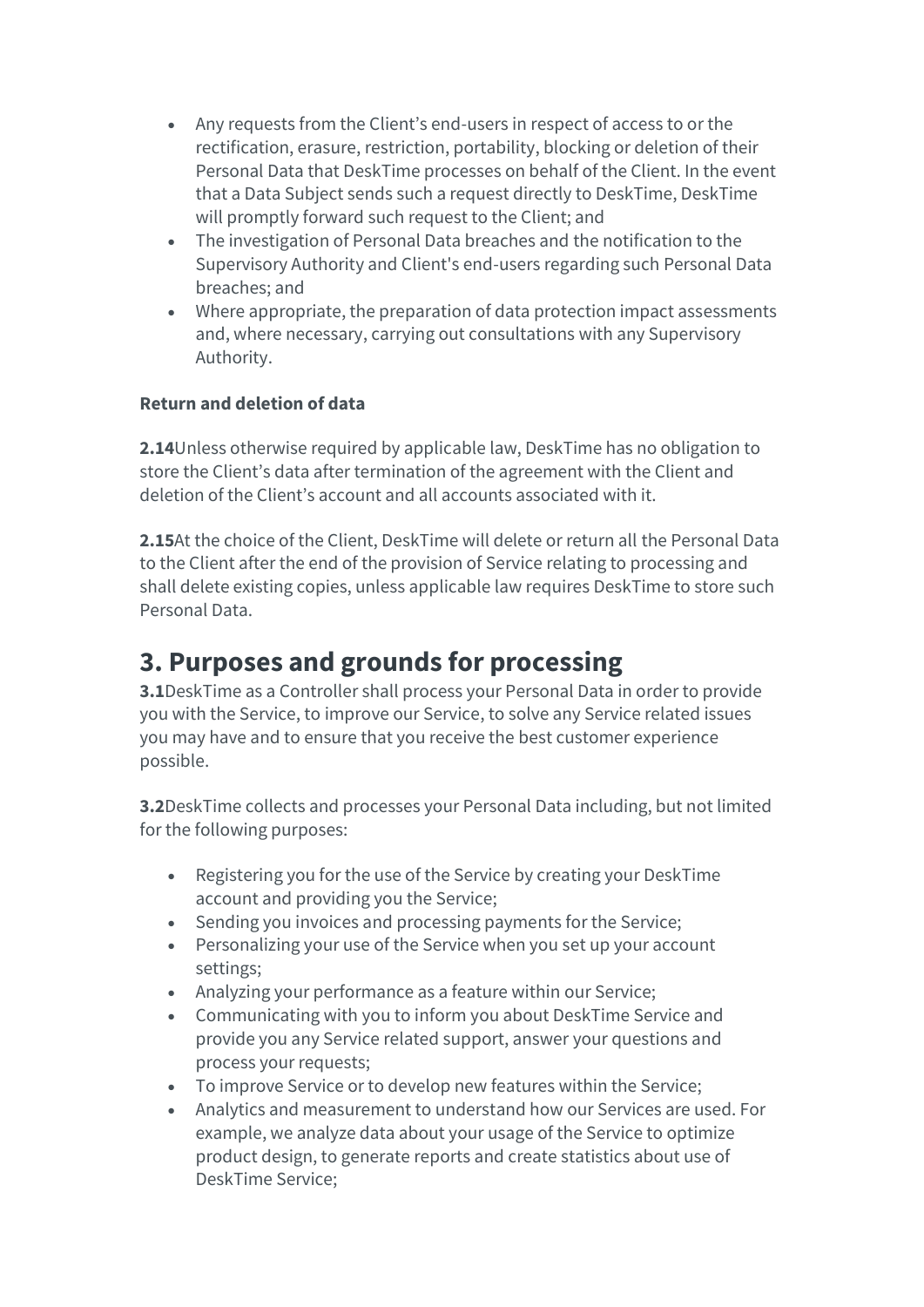- Delivering personalized ads, promotions and offers to you;
- Protecting legal interests of DeskTime, its Clients, Users and other third persons and for legal reasons such as, e.g. enforcing our Terms & Conditions or Privacy Policy, complying with any applicable law and assisting law enforcement authorities.

We'll ask for your consent before using your information for a purpose that isn't covered in this Privacy Policy.

**3.3**DeskTime only collects and processes your Personal Data where we have lawful basis. Legal grounds for the processing of your Personal Data vary depending on the specific group of data and the purposes for processing it. Note that we may be processing the same Personal Data for several purposes simultaneously and, respectively, on more than one legal ground.

**Contract.** Most of the time the legal basis for processing your Personal Data is the contractual relationship between you as the User of Service and DeskTime since we need certain information to conclude the contract and to fulfil our obligations arising out of this contract.

**Legal obligation.** In some cases, DeskTime processes Personal Data on basis of legal obligations imposed on us by applicable law, such as financial and tax reporting obligations or if we have to respond to legal process.

**Legal obligation.** In some cases, DeskTime processes Personal Data on basis of legal obligations imposed on us by applicable law, such as financial and tax reporting obligations or if we have to respond to legal process.

**Legal obligation.** In some cases, DeskTime processes Personal Data on basis of legal obligations imposed on us by applicable law, such as financial and tax reporting obligations or if we have to respond to legal process.

### **4. Information we collect from Desktime users**

**4.1**DeskTime collects, generates and receives information in a variety of ways when you use the Service. Some of this information constitutes Personal Data.

#### **Information you provide upon creating your account**

**4.2**As a User of DeskTime Services you provide us with information containing your Personal Data. Upon registration and creating your profile you provide us with the following information:

- Full name
- E-mail address
- Password
- Payment information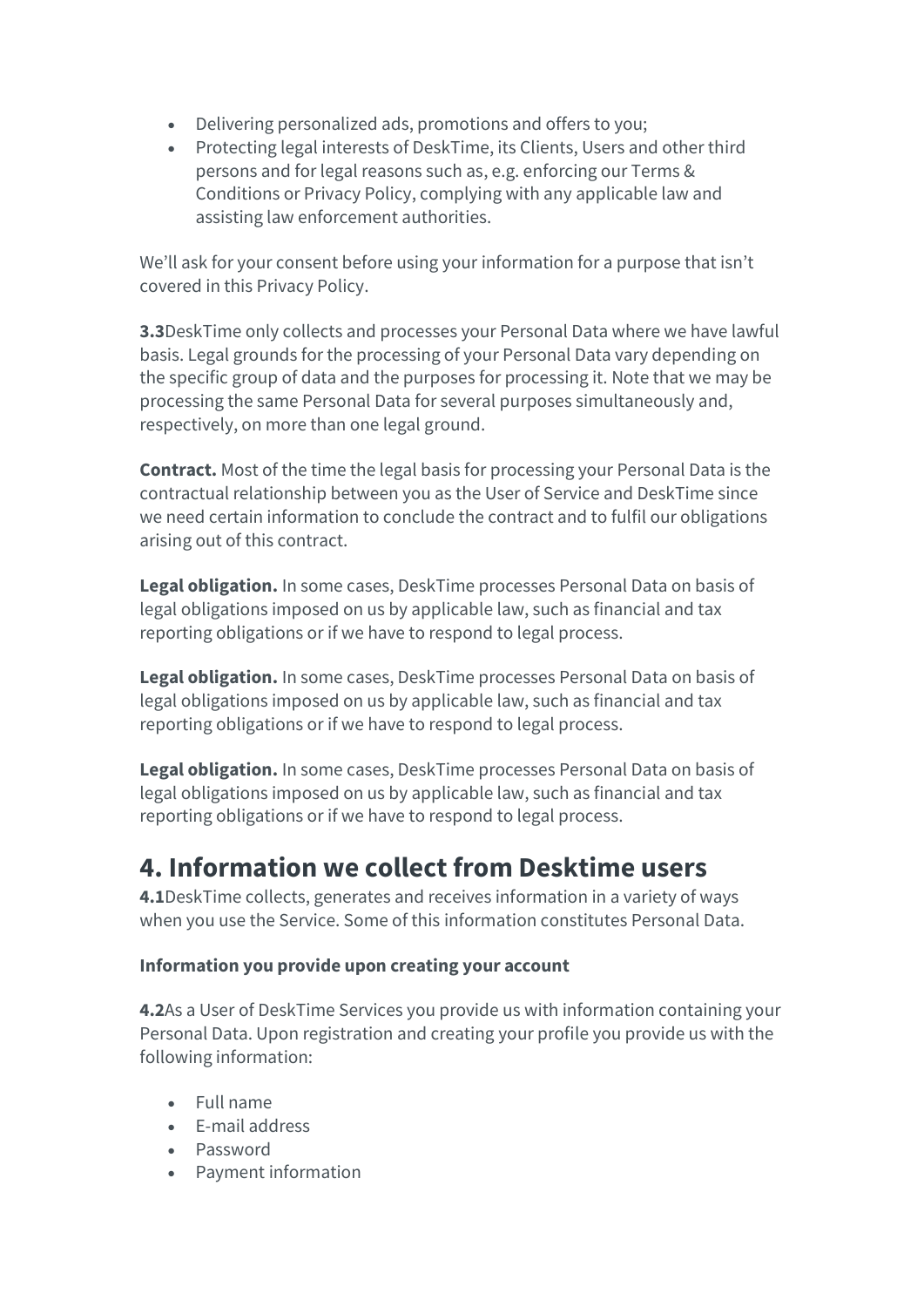- Phone number
- Social media account information (if you register by linking your social media account to your DeskTime account)
- Photo (voluntary)

**4.3**Please note that some options within the Service allow our Users to voluntarily disclose their Personal Data such as your photo, or any data that you enter into notes, as well as some special category data, e.g. data concerning health, when using the absence calendar function. DeskTime does not oblige Users to submit such data since it is not essential for provision of the Service, and Users are able to use the Service without providing us with the aforementioned data.

#### **Third-party integrations**

**4.4**You can choose to integrate third-party services in relation to certain aspects of DeskTime Service. A third-party service is software that integrates with the Service and you can enable or disable such integration for your DeskTime account.

**4.5**Once enabled, the relevant third-party service provider may share certain information with us. For example, if you choose to use a third-party service (such as Facebbok, Twitter, LinkedIn) to sign up for the Service, then the provider of such a service may send us your name, user ID, email address. Or if some other thirdparty application (e.g., project management service, Google or Outlook calendar) is enabled to permit data to be imported into Service, we may receive such information as you have elected to let the application make available to us. You should check the privacy settings of these third-party services to understand what data may be disclosed to us.

#### **Information you provide by configuring your account**

**4.6**Upon configuring settings of your DeskTime account, including performance tracking preferences, you provide us with the following information, which in connection with other information may contain Personal Data:

Location, time zone, start and end time of your workday, work duration, start and stop time of work tracking, working days, tracking days, hourly rate, offline time input options, private time input options, application names to be collected, options to hide owners, absence calendar, information about colleagues, option to use calculation tool of project costs.

#### **Information generated when using the Service**

**4.7**Some of the information processed by DeskTime is created by you using the Service, and this information may also contain Personal Data. DeskTime records the following information when you use the Service: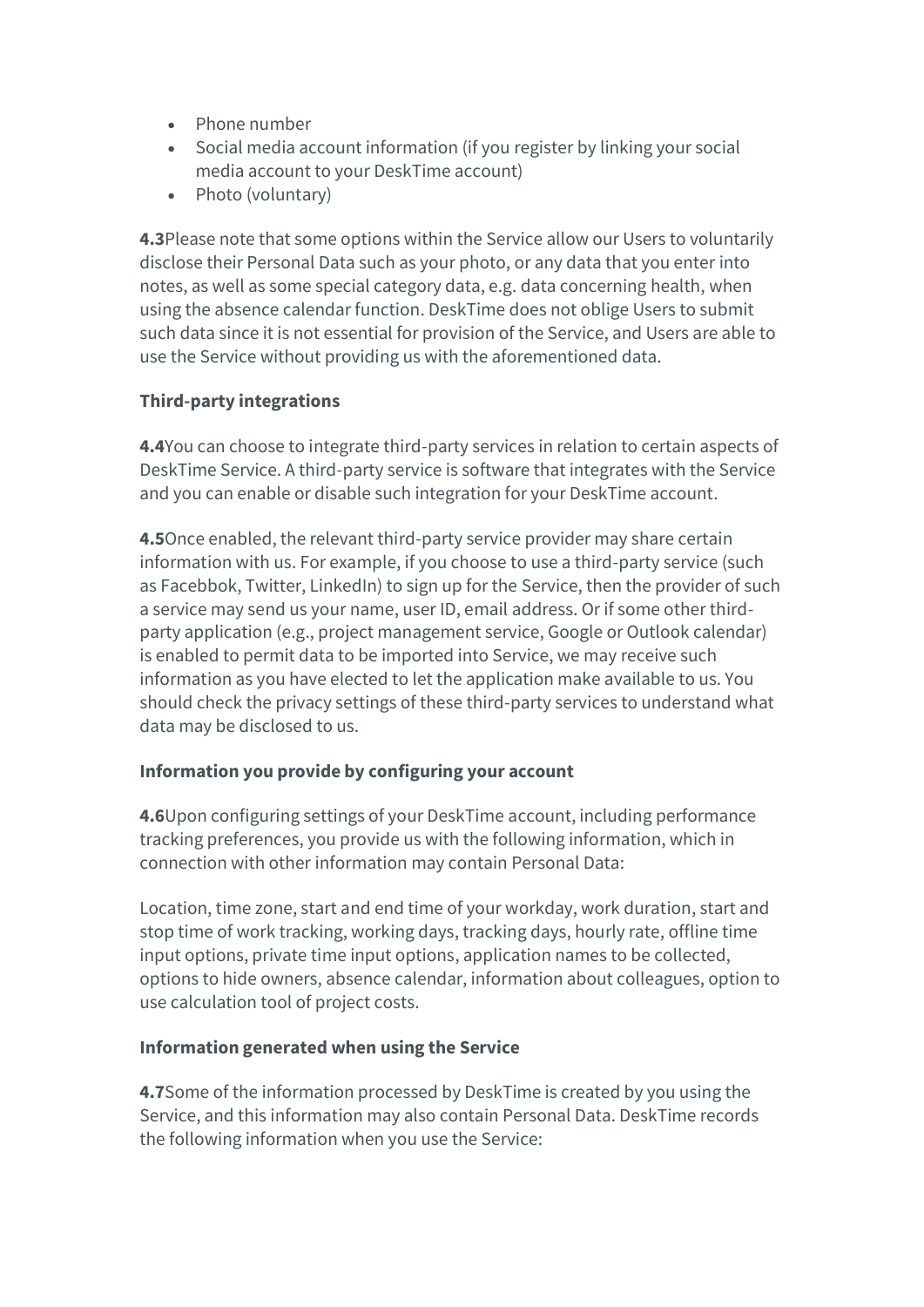IP address where you logged in, browser type and browser software version, names of applications used, names of tasks to be worked on, websites visited, DeskTime client version, path to the application, start and end time of use, time spent on breaks, screenshots of your computer screen. DeskTime may record the number of keystrokes or mouse movements, but we do not record what you type or where you click.

**4.8**When you are just the end-user and not the Client of the Service, the abovementioned information is provided to DeskTime by the Client (e.g. your employer).

### **5. Information we collect from Desktime website visitors**

**5.1**Upon visiting our website we may collect and process the following information that may contain your Personal Data:

- Your device and browser
- Your IP address
- Other information that is collected from cookies and similar technology we use.

Learn more about how we use cookies on our website by reading our **[Cookie](https://desktime.com/%7B%7BURL::route()  [Policy](https://desktime.com/%7B%7BURL::route()**.

**5.2**When you subscribe to DeskTime blog, leave comments on blog entries, or submit a question to us, you are providing DeskTime with the following information that contains your Personal Data:

- Your name
- Your e-mail address

**5.3**When you subscribe to our blog or newsletter we will process your e-mail address to send you informative materials, such as newsletters, advertisements and others. At any point in time you can unsubscribe from receiving the abovementioned information in your e-mail footers.

# **6. Retention period**

**6.1**DeskTime retains Personal Data of User account for as long as you maintain your DeskTime account or as otherwise necessary for DeskTime to provide you the Service.

**6.2**Data created by you when using the Service (paragraph 4.7) is kept by DeskTime for 13 months. After 13 months only general information like "arrival time", "left time", "desktime time", and "time at work" are kept for statistical purposes.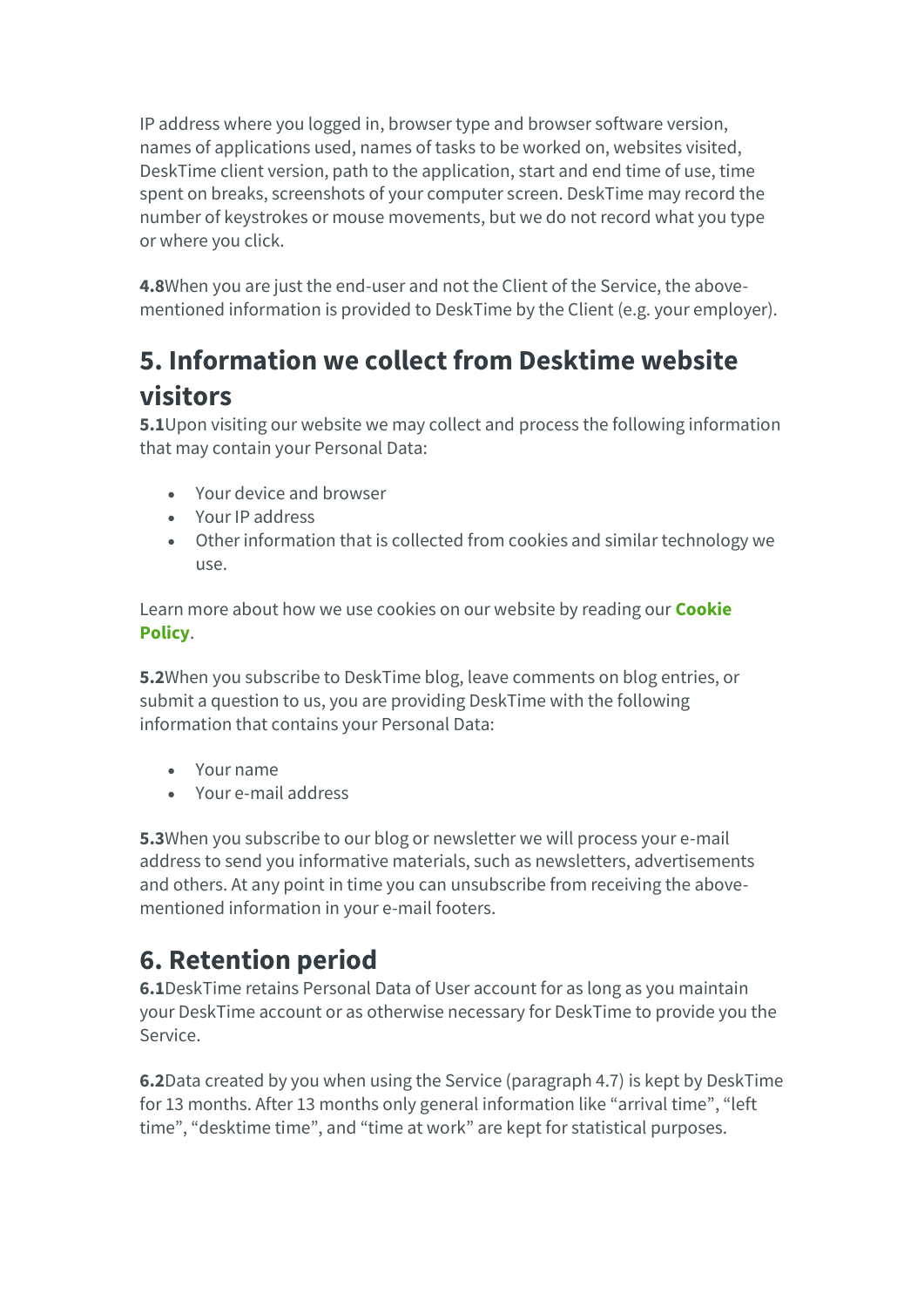**6.3**After you as a User terminate your relationship with us by deleting your DeskTime account or otherwise terminating the contract for DeskTime Service, we may continue to store certain information as reasonably necessary to comply with our legal obligations, to resolve disputes, if any, to prevent fraud and abuse, to enforce our agreement, and/or to protect our legitimate interests.

### **7. Sharing your personal data with third parties**

**7.1**For DeskTime to be able to provide you with our Service, we work with third parties that provide us with different services we need in ordinary course of our business. Therefore, we share your Personal Data with such third-party service providers. They process your personal data on behalf of DeskTime.

**7.2**The categories of recipients of your Personal Data include, hosting and server co-location service providers, communication and content delivery networks, data and cyber security service providers, billing and payment processing service providers, fraud detection and prevention service providers, web analytics, email distribution and monitoring service providers, session recording service, marketing service providers, legal and financial advisors, among others (**"Third-Party Service Providers"**).

**7.3**Third-Party Service Providers only receive strict minimum amount of Personal Data as necessary for them to provide us with requested service. DeskTime shares Personal Data only with such Third-Party Service Providers that are able to demonstrate that they have implemented appropriate measures to ensure that Personal Data is processed in compliance with GDPR and other applicable laws and regulations.

**7.4**In certain situations we might have a legal obligations to share your information with third parties. Such situation may arise when sharing your Personal Data with third party is required by law or when information is requested by public authorities.

**7.5**DeskTime may share your Personal Data to DeskTime parent company, subsidiaries, affiliates, distributors, and resellers for the provision of Services and other purposes as described in this Privacy Policy. DeskTime may also share your Personal Data if DeskTime sells, buys, merges, acquires, partners with other companies or businesses, or DeskTime is under reorganization, liquidation, or bankruptcy.

**7.6**Personal Data processed by DeskTime may be transferred to recipients outside of EEA. If DeskTime transfers Personal Data outside of EEA, DeskTime will only send Personal Data to such recipients that have taken adequate data processing and protection requirements and that are able to ensure an adequate level of protection or have provided adequate guarantees.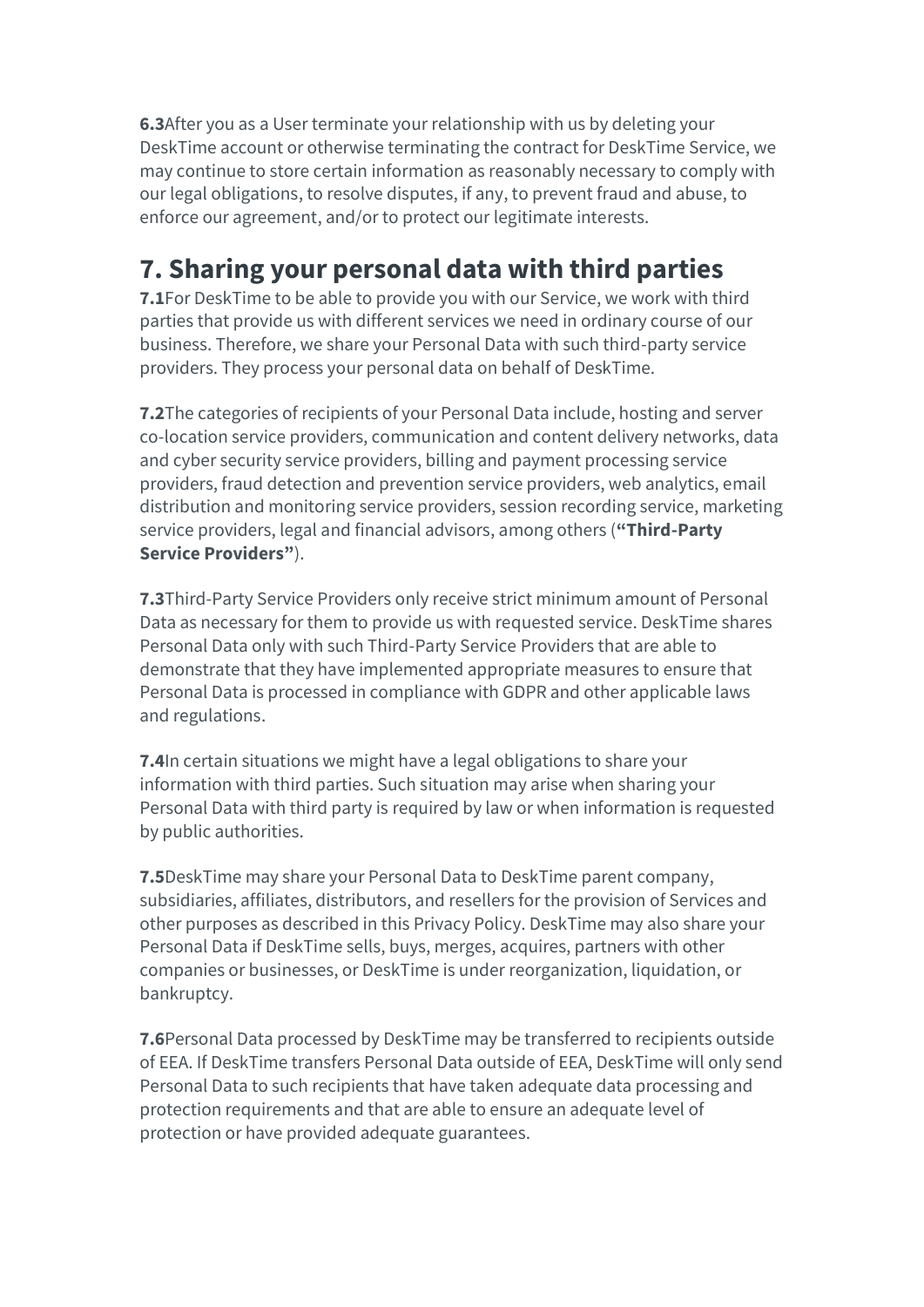# **8. Data subject's rights**

**8.1**Individuals located in certain countries, including the European Economic Area, have certain statutory rights in relation to their Personal Data. Subject to any exemptions provided by law, you may have the right to request access to your Personal Data to seek to update, delete or correct this data, to restrict or object to processing of your data, as well as right to portability of your Personal Data.

**8.2**You can use these rights by logging into your DeskTime account or by getting in touch with DeskTime using the contact information provided below in Paragraph 12.

**8.3**Furthermore, if you believe that DeskTime has unlawfully processed your Personal Data, you have the right to submit a complaint to DeskTime by using the contact information provided below, or you may submit complaint to a respective data protection supervisory authority in your country.

**8.4**If you are an individual whose Personal Data has been provided to DeskTime by the Client (e.g. employee of the Client), please contact the Client to exercise your rights as a Data Subject stated above.

**8.5**In case DeskTime receives complaint or request from individual, whose Personal Data has been provided to DeskTime by the Client, exercising his/her rights as a Data Subject, DeskTime will not respond to such complaint or request without prior written authorization by the Client.

### **9. Personal data security**

**9.1**DeskTime uses reasonable organizational, technical, and administrative measures to protect the confidentiality, integrity, and availability of Personal Data. We encourage Users, Clients and their end-users to take care of their own Personal Data as well as Personal Data in their possession and set strong passwords for DeskTime account, limit access to computer and browser by signing out after end of session, and as possible avoid providing DeskTime with any sensitive information, disclosure of which could cause substantial harm to Data Subject.

**9.2**All of DeskTime's authorized personnel involved in the processing of Personal Data provided to us have committed themselves to confidentiality obligations and shall not access or otherwise process Personal Data without authorization and if it's not necessary for the purposes such data was obtained in the first place.

**9.3**In the event a Personal Data breach occurs, we will notify you in compliance with the obligations set out in applicable laws and will provide reasonable assistance regarding the investigation of Personal Data breaches and the notification to the supervisory authorities and data subjects regarding such personal data breaches.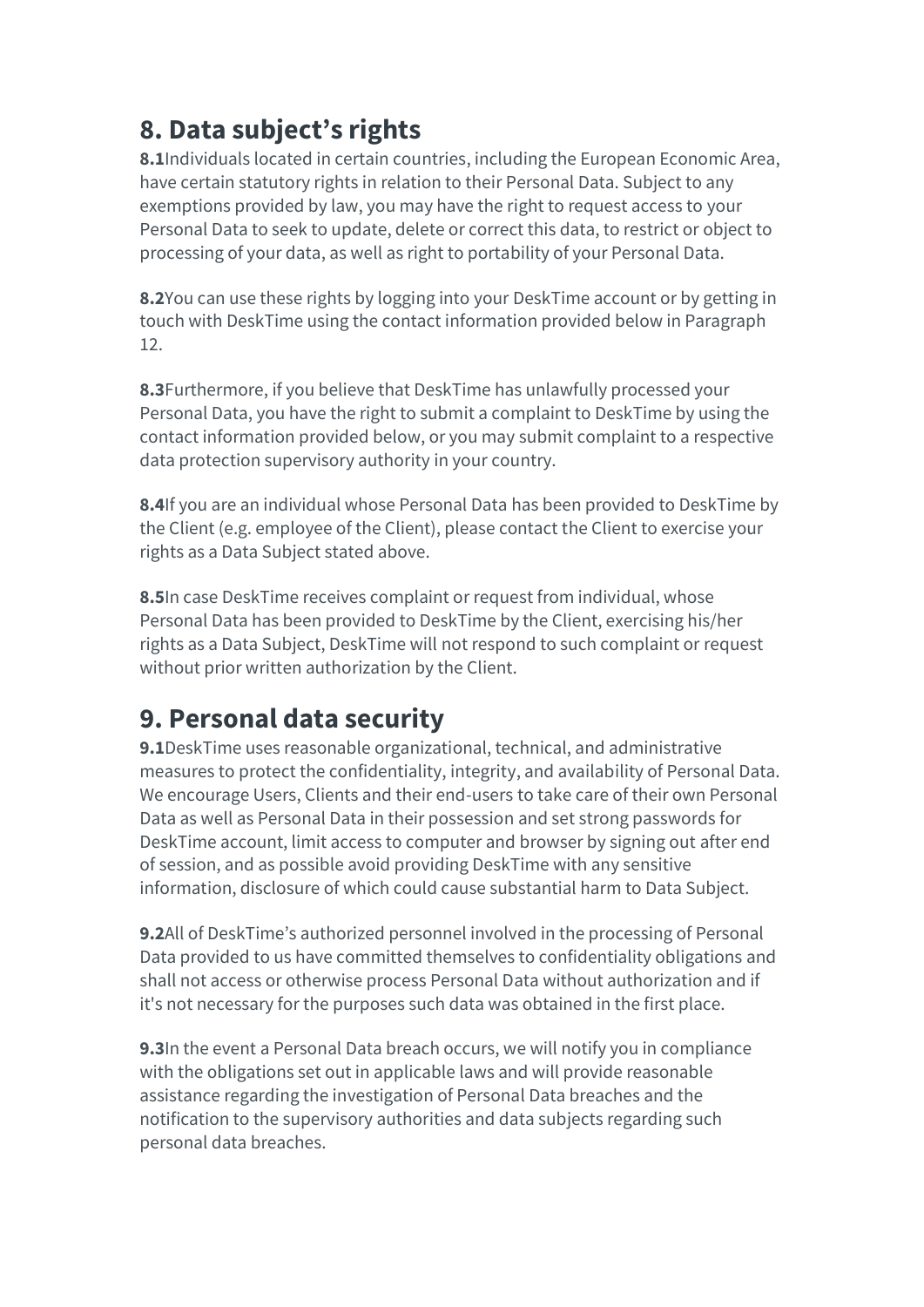# **10. Data protection audit**

**10.1**Upon Client's written request, DeskTime agrees to provide the Client with sufficient information to demonstrate compliance with obligations laid down in this Privacy Policy and applicable laws and regulations. This information should be provided to the extent that such information is within DeskTime's control and DeskTime is not precluded from disclosing it by applicable law, a duty of confidentiality, or any other obligation owed to a third party.

**10.2**If information provided to the Client does not provide sufficient information to confirm DeskTime's compliance with this Privacy Policy, then DeskTime agrees to allow for and contribute to data processing audits.

**10.3**Such audits are allowed to be carried out by independent third party with good market reputation, provided that it has sufficient experience and competence to carry out data processing audits, and election of such auditor must be mutually agreed by both the Client and DeskTime.

**10.4**The timing and other practicalities related to any such audit or inspection are determined by us and any such information and assistance are provided at exclusively the cost and expense of the Client, and we reserve the right to charge the Client for any additional work or other costs incurred by us in connection with the Client using such rights. The Client has rights to request the audit once every 2 years.

**10.5**The auditor will have to sign confidentiality agreement which includes obligation not to disclose business information in its audit report, and the final report will also have to be provided to DeskTime.

### **11. Privacy policy changes**

**11.1**DeskTime may occasionally amend this Privacy Policy for example in cases when we introduce new services or new features. The amendments to this Privacy Policy enter into force and are applied from the moment they have been uploaded to this page.

**11.2**Therefore, we encourage you to check this page from time to time. By continuing to use our Services or otherwise providing Personal Data to us, after the amendments to this policy have been implemented, you agree to the updated terms of Privacy Policy.

### **12. Contact information**

In case you have any questions about this Privacy Policy or our data processing practices, or if you would like to exercise any of your rights as a Data Subject regarding your Personal Data, please contact us by email [support@desktime.com,](mailto:support@desktime.com) or by using the contact details below: